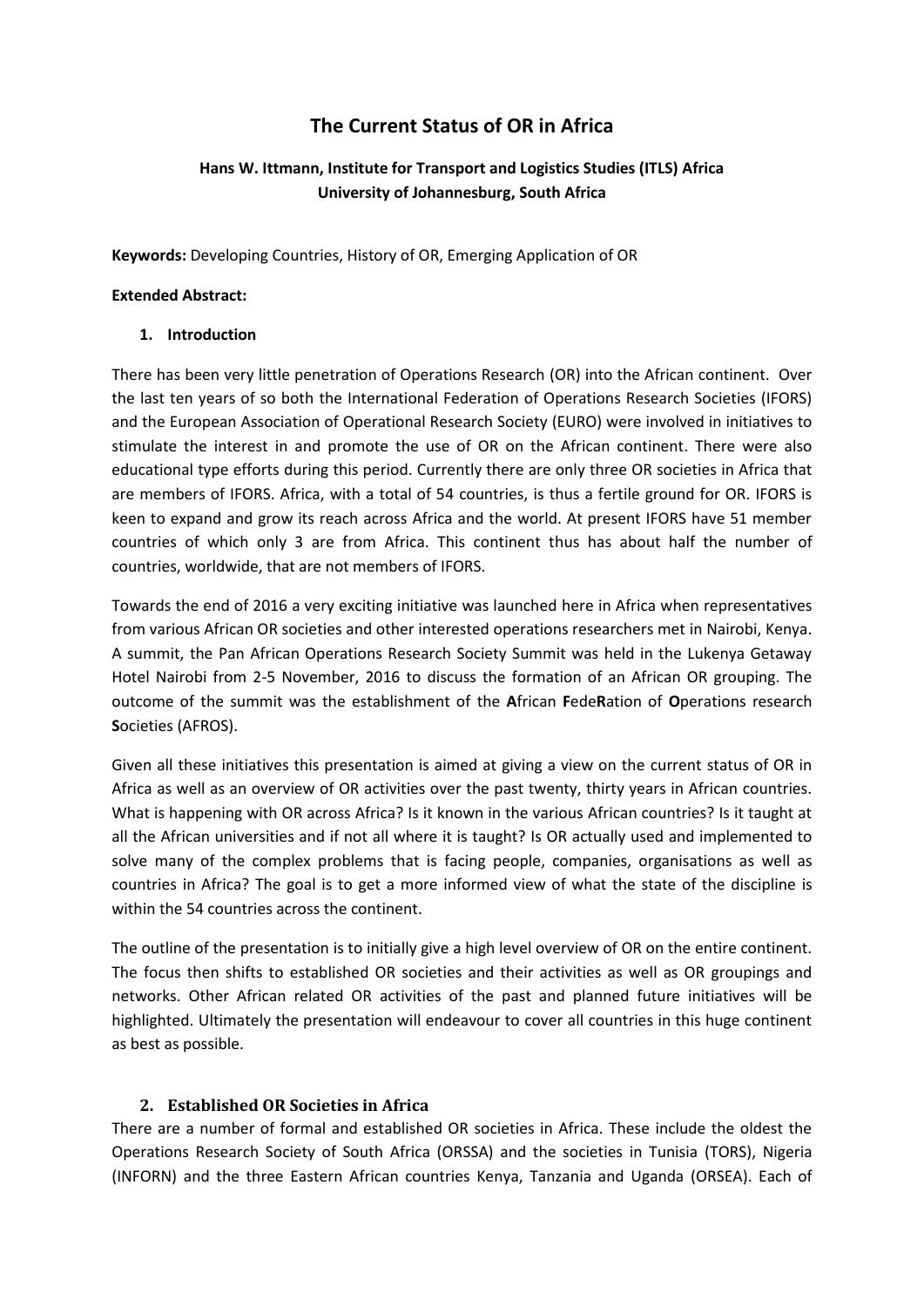these have a variety of activities and these include newsletters, journals, websites, conferences, etc. These will be elaborated on in full as best as possible. An effort will be made to indicate the wide use, or not, of OR in these countries. It is interesting to note that since the last quarter of last year Zimbabwe joined the South Africa society, ORSSA, as a chapter. All the members from Zimbabwe share in the benefits of ORSSA while the members in this country are in the process of establishing their own society.

The three societies ORSSA, TORS and INFORN are currently members of IFORS. TORS was an IFORS member in the past for a period, it lapsed but the returned to the IFORS fold.

Egypt had an OR society many years ago and it was also a member of IFORS. It appears that this society does no longer exist. It is not exactly clear what is happening with organized OR in that country. The Egypt society also lost its membership of IFORS some years ago already. Over and above Zimbabwe there are other African countries such as Benin, Morocco and Algeria where there are and have been efforts to establish societies.

# **3. Countries with known and some OR activities**

There are a fair number of countries on the continent that are very active in OR and where it appears as if OR is flourishing. Morocco, Algeria and Senegal are such countries where highly successful OR conferences have taken place on a regular basis. In addition there are universities offering OR at graduate and post graduate level in these countries. The quality and standard of the work presented by students at these conferences are of a high standard and level. In addition to the activities in these three countries, OR conferences have been held elsewhere in other French speaking African countries involving people from West and Central African countries such as Burkina Faso, Cameroon, Benin, the DRC, Mali, Niger, Chad, Nigeria, Senegal, etc.

# **4. OR groupings and Networks in Africa**

The African Operations Research Network (AORN) was established as part of the "Africa Project" initiative of the EURO (European Association of Operational Research Societies), a project which aimed at promoting Operational Research (OR) in Africa (see [https://www.euro](https://www.euro-online.org/africanOR/EnglishFrame.htm)[online.org/africanOR/EnglishFrame.htm\)](https://www.euro-online.org/africanOR/EnglishFrame.htm). AORN had some 62 members at the time it was established in 2003. The memberships ranged from countries such as Nigeria(18), Zambia(3), Kenya(10), Mozambique(3), Zimbabwe(6), Ghana(2), Algeria (5), Tanzania(2), Tunisia(4), Namibia(2), Morocco(3) and 1 each from Lesotho, Uganda, Botswana, Congo.

Another effort to promote OR was the Operational Research Practice in Africa (ORPA) initiative. ORPA is an initiative aimed at promoting the use of operational research approaches in decisionmaking processes in Africa. This imply actions in the continent to promote OR uses and research but also to share experiences, take good practices wherever they are located with the idea of concrete applications in the continent. The  $1<sup>st</sup>$  ORPA conference in Ouagadougou, Burkina Faso in 2005 was supported by IFORS and EURO. Subsequent ORPAs had since been held in London, Cape Town, Washington, Dakar and Algiers. This is an initiative that has been used very successfully in promoting OR across Africa.

# **5. ICORD conference held in Africa**

IFORS has an initiative aimed at developing countries in general and not focused solely on Africa. This was an initiative that originated from the IFORS conference in 1987 held in Buenos Aires,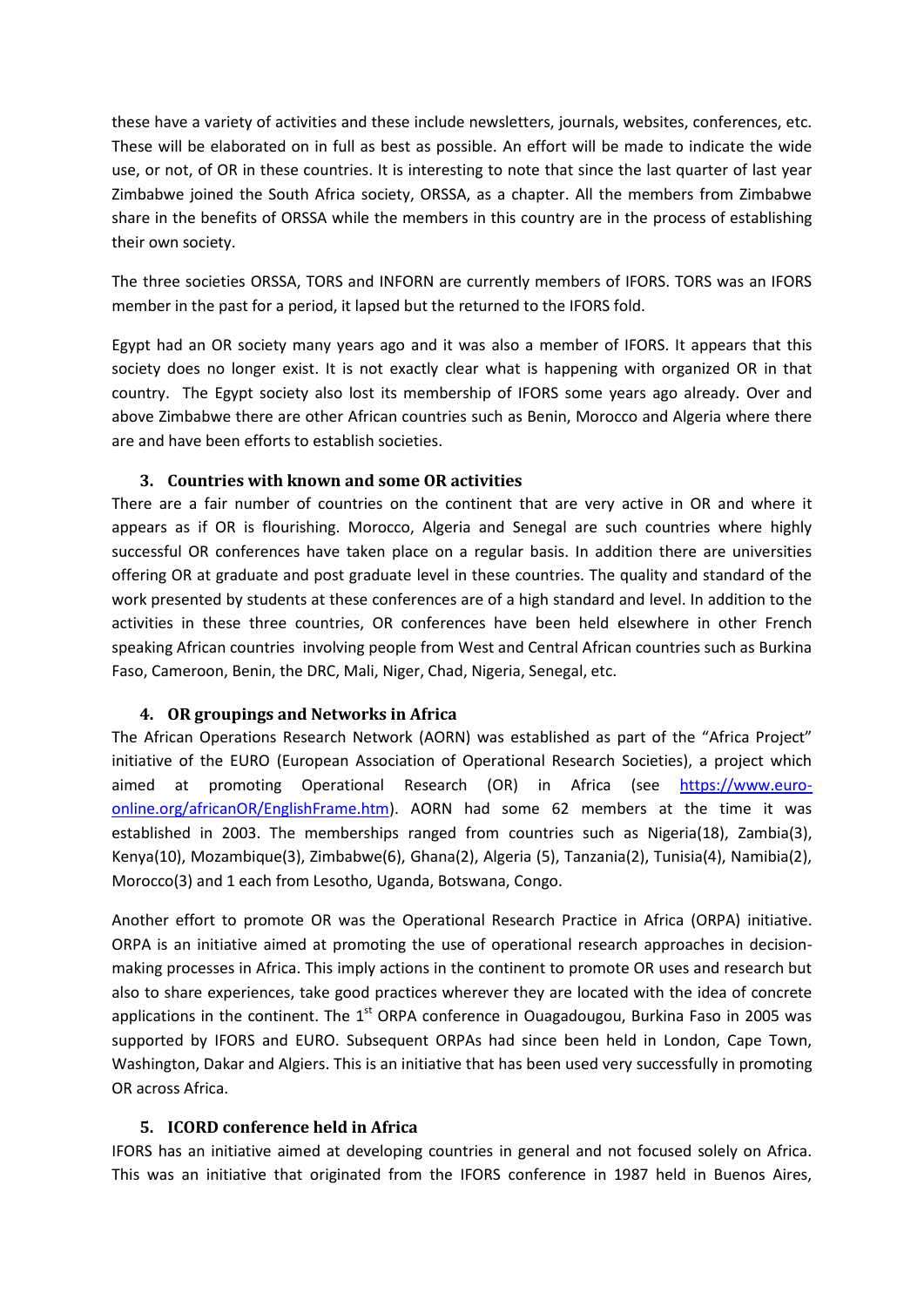Argentina. This lead to the establishment of the International Conference on Operational Research for Development (ICORD), an "instrument" and initiative of IFORS. The  $1<sup>st</sup>$  ICORD was held at the Indian Institute of Management in Ahmedabad, India in December 1992. The aim was to provide a forum for intensive discussion and exchange of experiences of various researchers dealing with OR in developing countries and OR for development. The  $4<sup>th</sup>$  ICORD conference was held from 16 to 18 May 2001 in the Kruger National Park, South Africa. This was a very successful conference and it is at this conference that the first seeds were planted for the establishment of ORSEA – the Eastern Africa Operations Research Society.

# **6. Countries with Limited or No known OR activities**

There are limited known OR activities in countries such as Swaziland, Namibia, Zambia and Eritrea. There are possibly others as well however there is possibly no information available about this or if there is information it is very difficult to obtain. In many countries that have not been mentioned it is either very difficult to find any reference to such OR activities or there are just nothing happening around OR in those countries.

#### **7. Conclusions**

OR activities in Africa are diverse across the continent. It has taken years to get to a point where a number of countries and individuals are now taking the step of establishing an entity that will represent the OR interest across Africa – the AFROS initiative. This is a great initiative that holds promise for the future of OR in Africa. There are many countries where there are known and sufficient interests, activities, etc. around OR that would justify the formation of more societies. These countries should be encouraged to take the necessary steps towards more formal structures. It is about time OR in Africa has a mechanism to not just promote the discipline across Africa but also to focus on ways and means of assisting in addressing African specific problems.

This presentation is aimed at giving an up-to-date view of the status of OR in Africa. It is envisaged that that it can be used as the basis for taking decisions about how best to promote the interest in OR and how best to deploy limited resources available for this purpose.